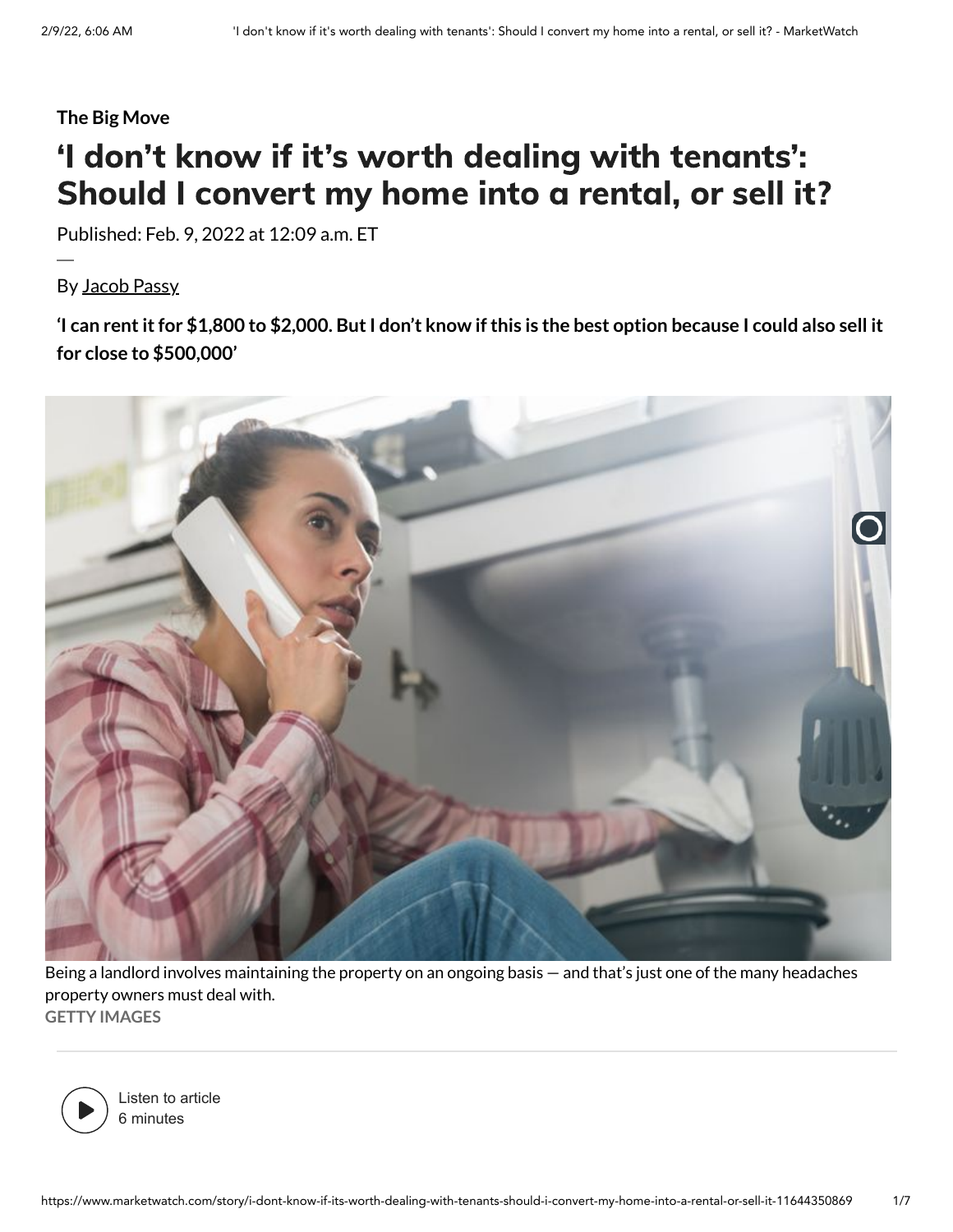## Dear MarketWatch,

I have enough money to put down on a second home — I need a slightly bigger place and another bedroom. I currently live in Portland, Ore., but I am planning to move outside of Portland.

However, I'm contemplating whether I should sell or rent the house I currently have. I bought the house for \$188,500. I have refinanced twice and got cash out last time. My interest rate is 2.75%, and I still have 18 years to pay it off. I can rent it for \$1,800 to \$2,000. But I don't know if this is the best option because I could also sell it for close to \$500,000, which is the highest value currently.

It would be great to have the tenants pay my second mortgage, but I don't know if it's worth dealing with tenants and repairs they may ask for all the time. After all, it is an old house. What should I do?

Sincerely,

Packing up in Portland



**[Visit our Video Center](https://www.marketwatch.com/video)**

## **'The Big [Move'](https://www.marketwatch.com/column/the-big-move?mod=article_inline&mod=article_inline&mod=article_inline&mod=article_inline) is a MarketWatch column looking atthe ins and outs of real estate, from navigating the search for a new home to applying for a mortgage.**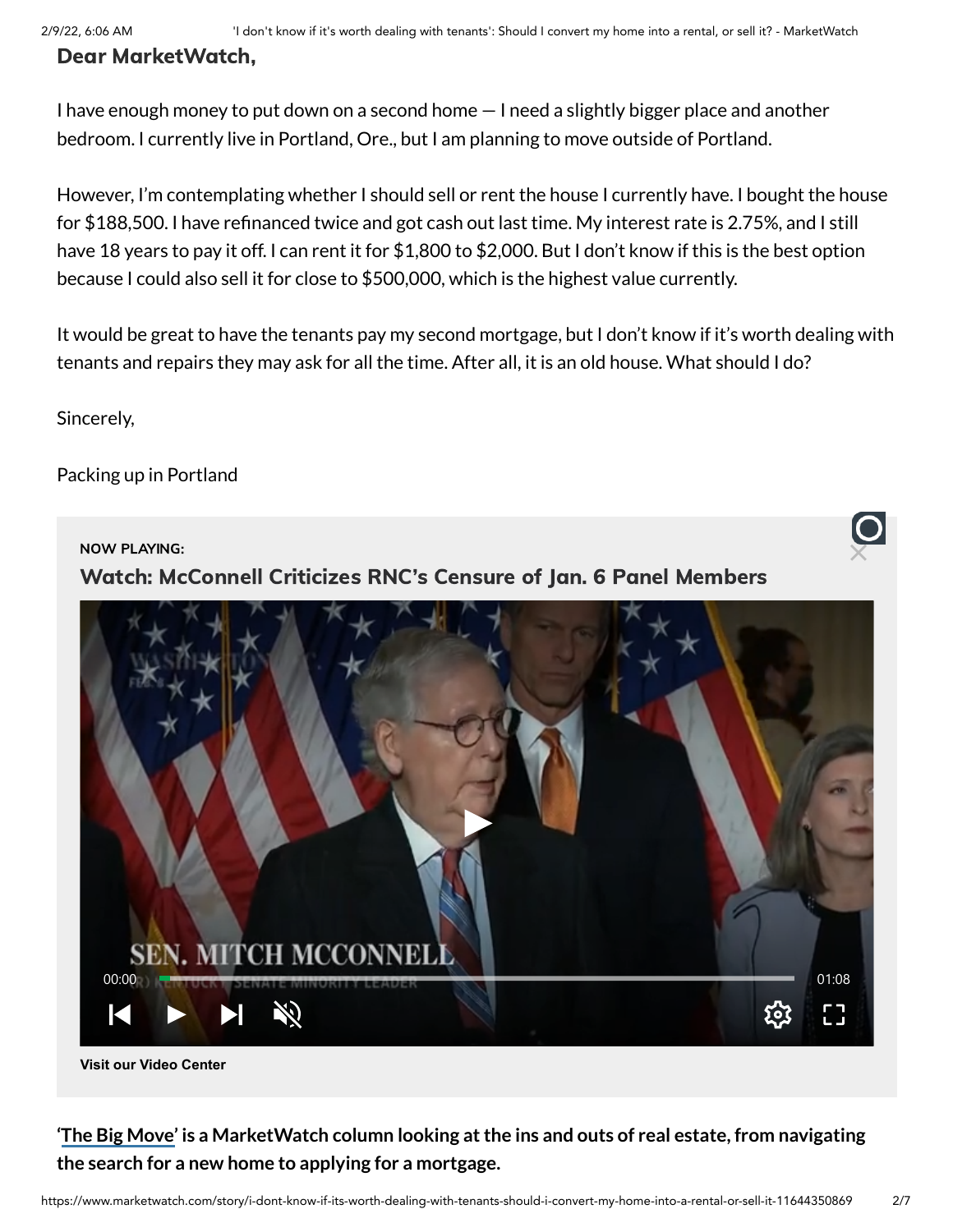Do you have a question about buying or selling a home? Do you want to know where your next move **should be? Email Jacob Passy at [TheBigMove@marketwatch.com.](mailto:TheBigMove@marketwatch.com)**

## Dear Packing,

The completive housing markets has many homeowners considering the very move you're thinking of making. Homeowners see rising rental rates, and many are taking advantage. In February, rents were nearly 18% higher [compared with](https://www.apartmentlist.com/research/national-rent-data) a year ago nationally, according to real-estate website Apartment List, representing record growth.



To some extent, homeowners are fueling that rent growth by converting their starter homes into rentals. Those homes would have otherwise provided much-needed supply to the home-buying markets. Instead, there are so few homes for sale that many Americans are being forced to rent for longer than they had hoped because they can't find a property to purchase. More people renting means more competition for rental units, and thus rents are rising.

Just because so many homeowners are going this route doesn't mean you should though. "It makes sense to convert a home to a rental property if and only if you understand all of the potential issues that exist with becoming a landlord," said Michelle Gessner, founder and owner of Gessner Wealth Strategies, a financial advisory firm based in Houston.

It's easy to imagine the benefits of being a landlord — using the extra income to pay off your second mortgage and perhaps once that's paid off pocketing the money to save for retirement. But if the pandemic has taught us anything, it's that being a small mom-and-pop landlord isn't for the faint of heart.

You've already hit on some of the challenges in being a landlord. You'll need to interact with tenants and work with them to maintain the property. And chances are, tenants won't treat the home as nicely as you might have, forcing you to pay to fix it up regularly. That's just the tip of the iceberg.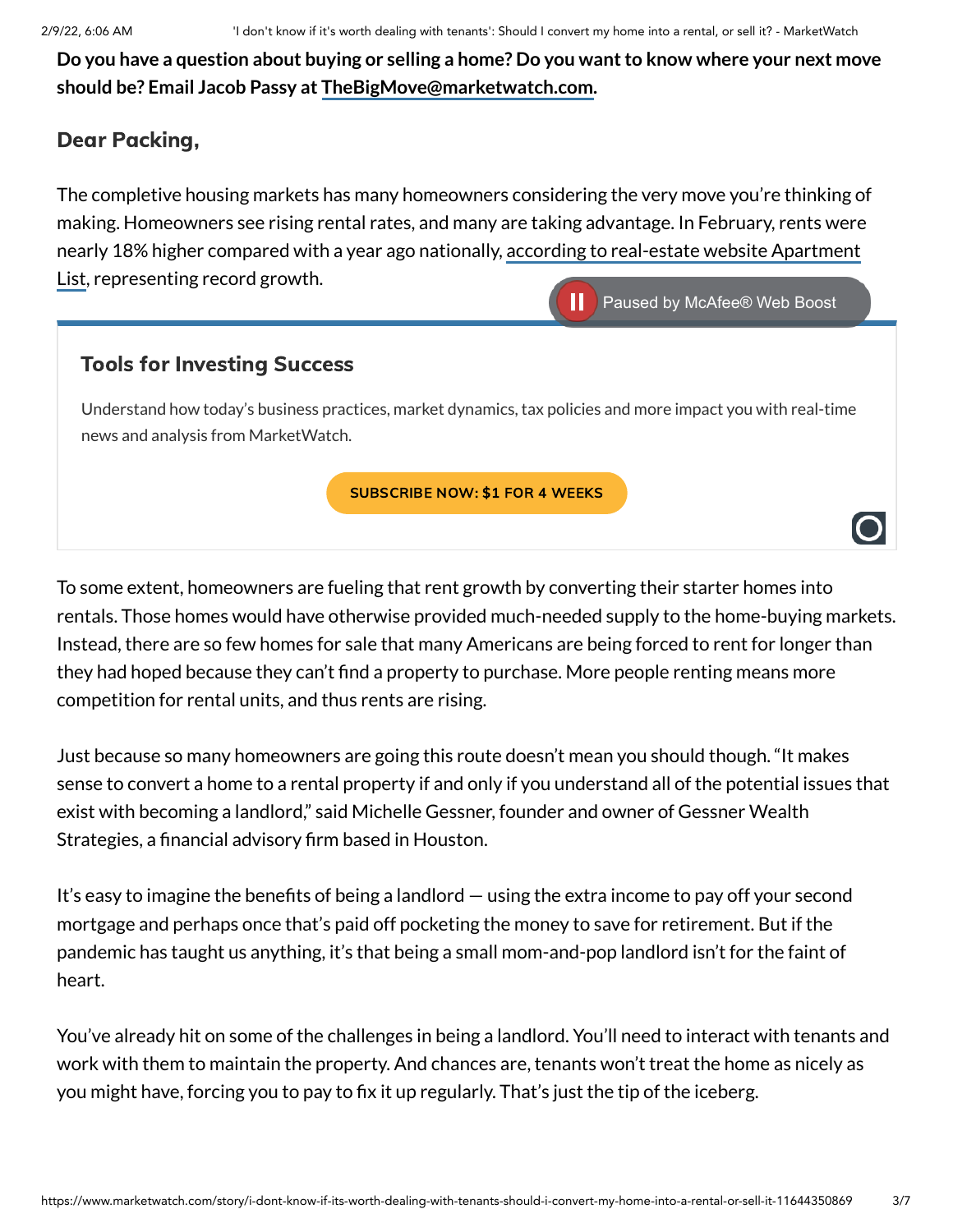#### 'It makes sense to convert a home to a rental property if and only if you understand all of the potential *issuesthat exist with becoming a landlord.'*

— Michelle Gessner, founder and owner of Gessner Wealth Strategies

It sounds like you're financially stable, but could you afford to pay both the mortgage on your first home and your new home yourself? Many landlords found themselves facing foreclosure and bankruptcy on their rental properties in recent years as tenants struggled to pay their rent due to the pandemic. In the end, many of these property owners opted to sell the homes to cut their losses.

If you don't think you're up to that stress, then I'd strongly reconsider becoming a landlord. There are other financial reasons to think twice. When someone sells their primary residence, they get to exclude up to \$250,000 of capital gains (or \$500,000 if married and filing jointly.) So, if for instance, you sold the home for \$500,000, but only paid \$300,000 to purchase it originally, you wouldn't face capital-gains taxes on the \$200,000 in profit you earned.

Should you opt to convert the property into a rental home and then later decide to sell, you might face a steep tax bill. To take advantage of the exclusion on capital gains, you must have lived in the home for two of the last five years, but it doesn't need to be the two most recent years. So, in essence, you hat bit of a grace period. And there are tax deductions you could tax as a landlord.

Let's say though that you rented the home for six years and then decided to sell. You wouldn't get the \$250,000 (or \$500,000) exclusion then, so all of the money you make from the sale would be considered taxable income. There are ways you could avoid that tax hit — in particular, you could reinvest that money into another rental property through a Section 1031 exchange. Otherwise, the tax bill will be larger.

Another financial consideration is whether your mortgage lender would even allow you to convert the property into a rental in the first place. Mortgages typically include clauses that require the borrowers to live in the home for a set period of time. Should you attempt to move out and rent the property before that timeframe has expired, you could be engaging in mortgage fraud. Given that you refinanced fairly recently, you should study your mortgage documents carefully.

You have a better sense of your tolerance for risk and financial complexity than I do. If you're still interested in moving forward with this plan, definitely consult with an accountant and a financial planner who can help you map out the best approach. My gut instinct is that you're not sold on this idea. If that's the case, then I'd consider other options. After all, the money you make from selling the home would likely go a long way toward paying down debt or other financial goals.

Plus, being a landlord isn't the only way to invest in real estate. "Additional proceeds can be invested to generate income or growth or even in real estate-related securities," said Kashif Ahmed, president of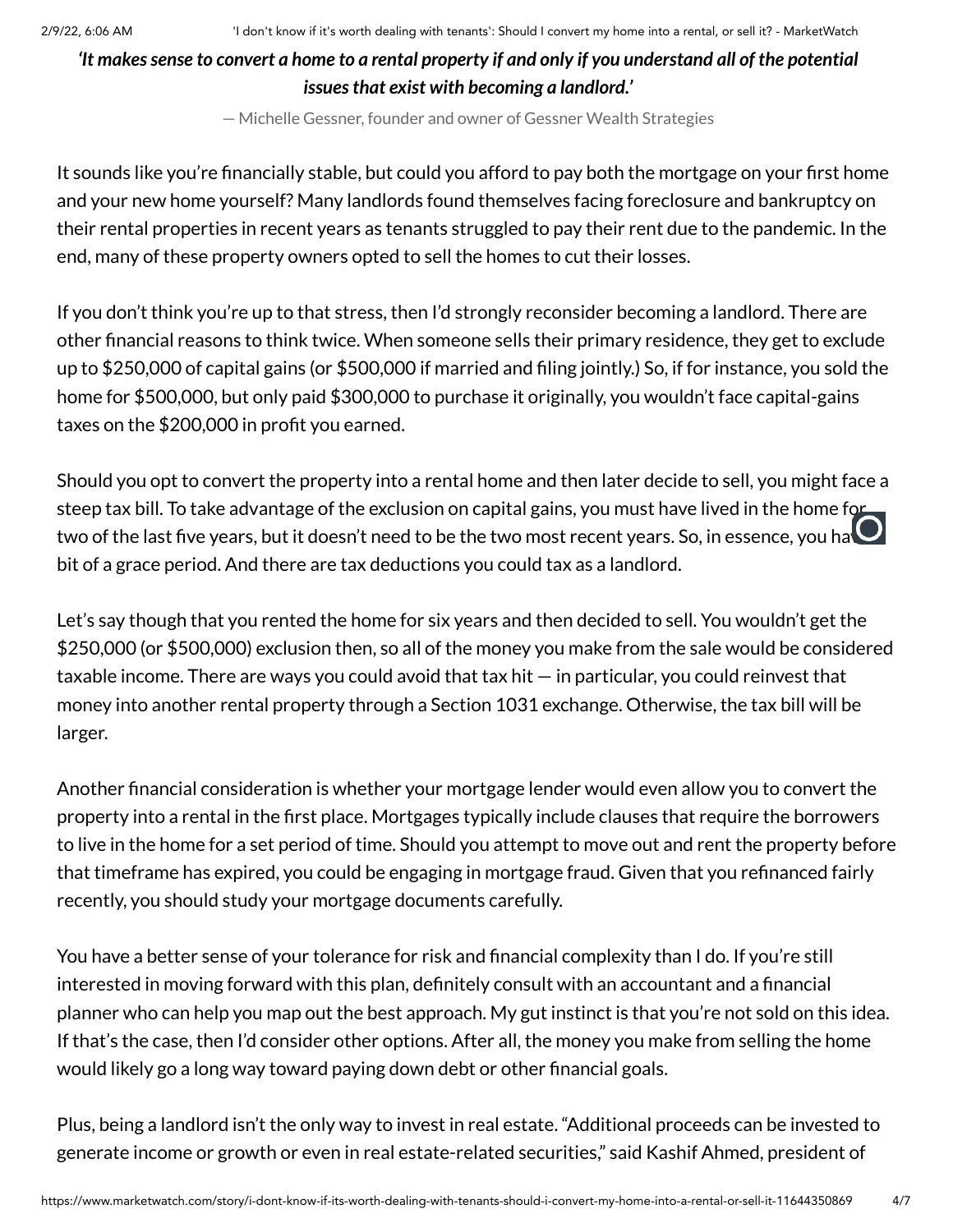American Private Wealth, a financial advisory firm in Bedford, Mass. Investing in a real-estate investment trust, for instance, could broaden your portfolio, but is much more liquid than having all that money tied up in a house.

Ultimately, I feel that you can't go wrong by making the choice that feels the most comfortable to you. So whatever choice that is, I wish you the best of luck.

*By emailing your questions, you agree to having them published anonymously on MarketWatch. By submitting yourstory to Dow Jones & Company, the publisher of MarketWatch, you understand and agree* that we may use your story, or versions of it, in all media and platforms, including via third parties.



# **IE MONEYIST** The ethics and etiquette of your financial affairs

'He's always been a shady character': My uncle asked me to sign a document saying that I'd no rights to my [grandfather's](https://www.marketwatch.com/story/hes-always-been-a-shady-character-my-uncle-asked-me-to-sign-a-document-saying-that-id-no-rights-to-my-grandfathers-land-i-didnt-what-now-11644210450?mod=mw_more_headlines) land. I didn't sign it. What now?



#### Jacob [Passy](https://www.marketwatch.com/author/jacob-passy?mod=MW_author_bio)

Jacob Passy is a personal-finance reporter for MarketWatch and is based in New York.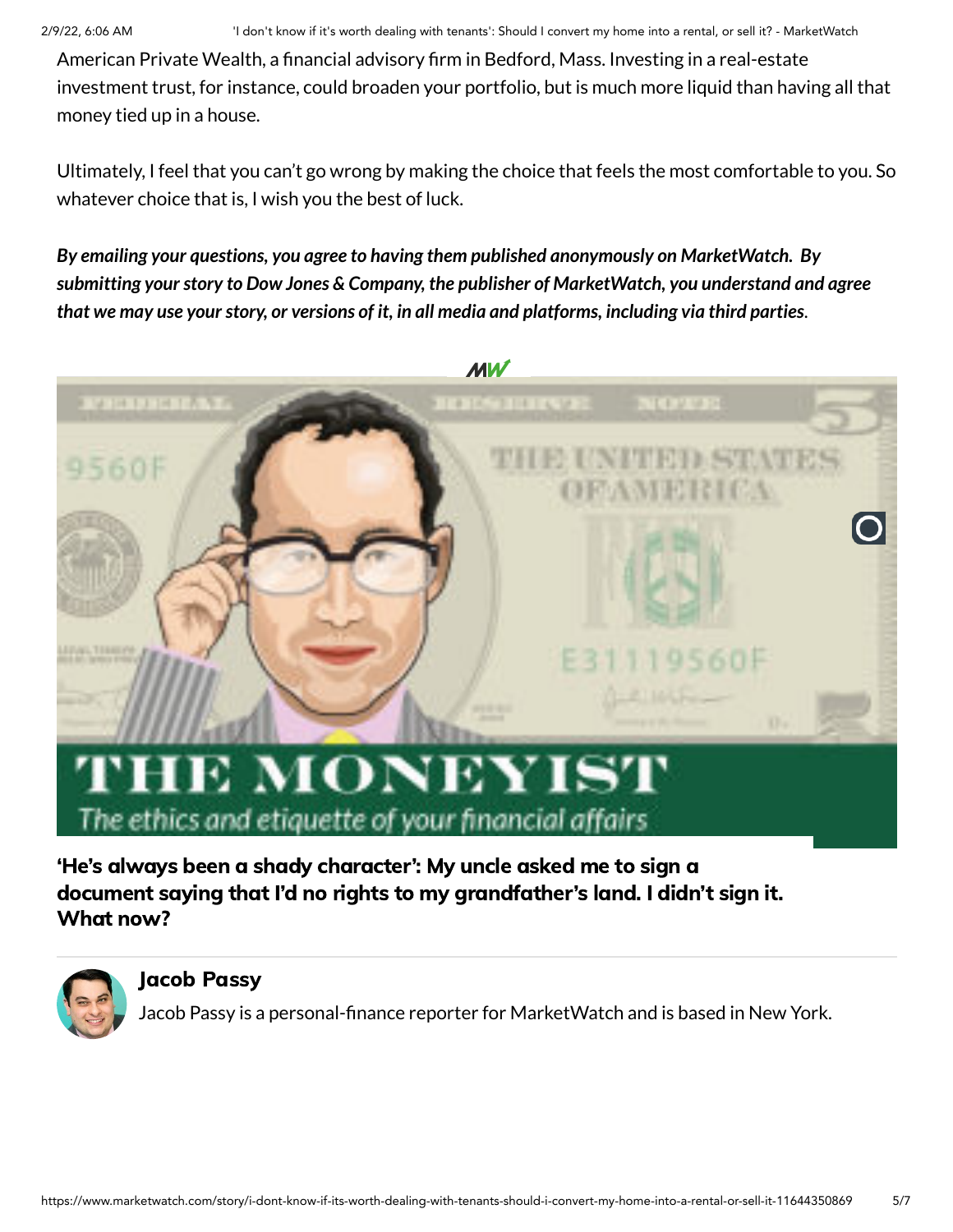

# Compare Bank Accounts